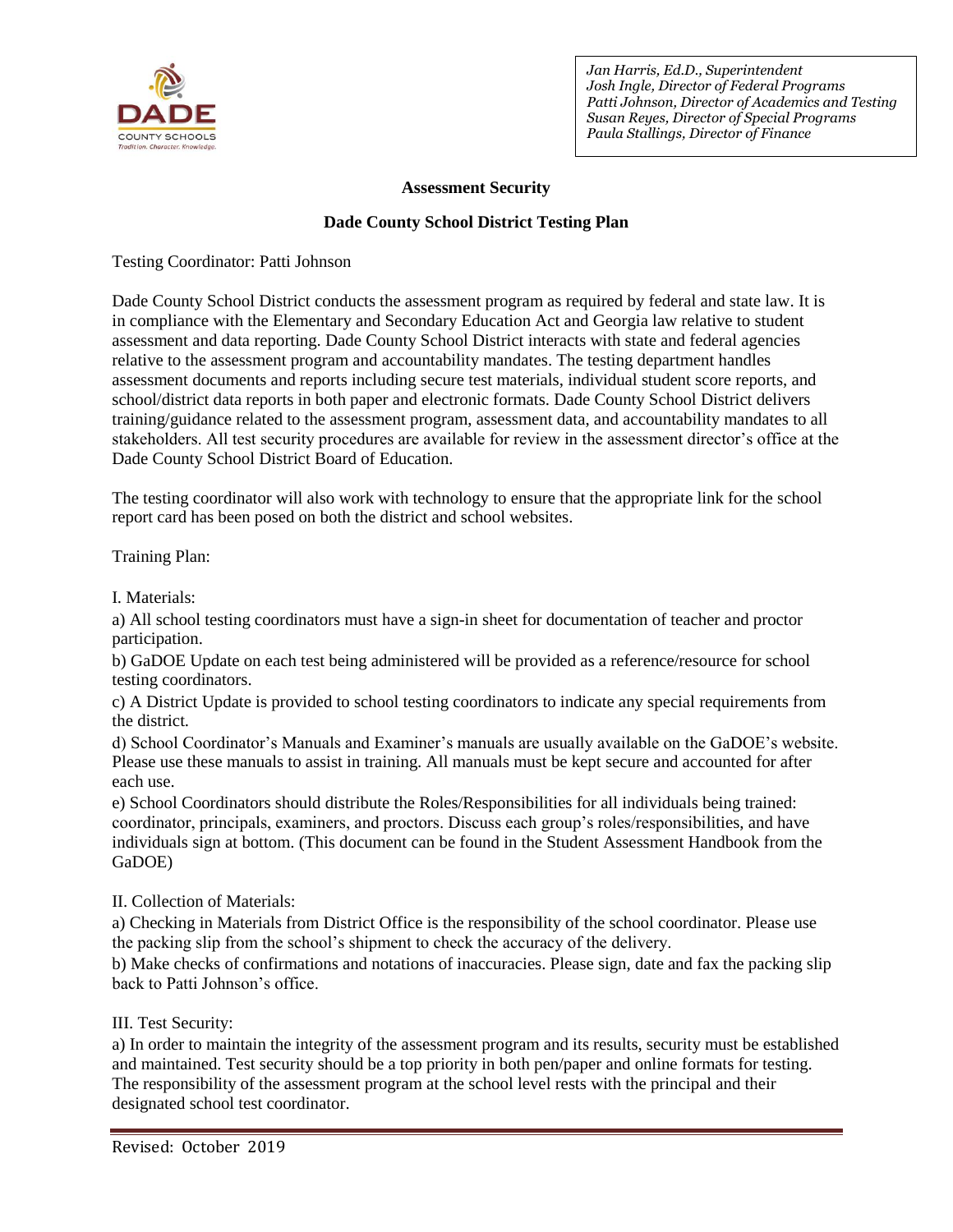

1. Use the Student Assessment in Georgia Schools (PSC document) to discuss the testing ethics and consequences of violations.

2. Use the Examiner "Must Do" page from the GaDOE's Student Assessment Handbook.

3. School Coordinators are trained in using the Dade County School District Incident Sheet, Access Log

for Secured Test Storage Area, and Transcribing or Scribing Answer Document Form.

b) School Coordinators are responsible for ensuring proper coding of test documents.

# IV. Cell Phones:

a) Students are not permitted to use, or bring into the testing environment, any electronic device that could allow them to access, retain, or transmit information (e.g. cell phone, PDA, smartphone, electronic recording, camera, or payback device). An announcement **must** be made prior to testing that such devices are not allowed in the testing environment and that possession or improper use of such devices during testing may result in disciplinary action in accordance with the system's student code of conduct and/or test invalidation.

b) Examiners and proctors must refrain from having phone conversations, sending emails, sending texts, posting to social media, etc. during their administration of a test to students and during the time they possess secure materials.

# V. Unexpected Events:

a) Unplanned Fire Drill/Bomb Threat - In any unexpected situation, educators must first act to assure the safety of all children and adults, and to protect property from damage. While test security is critical and must be maintained if at all possible, student safety is always the priority. Beyond that and to the greatest extent possible, integrity of the test being administered is to be maintained.

1. If during a test administration an unplanned fire drill/bomb threat occurs, students must evacuate the building. Lock the door when students have evacuated the room/building if at all possible.

2. Students should not take the test outside and should not be permitted to talk about testing during the drill or incident.

3. If the school's safety plan permits for the testing group(s) to be kept together and under direct supervision, please do so.

4. Not the time of the evacuation so you can figure out how much time students have to complete the testing session.

5. When it is safe to re-enter the building, resume testing as quickly as possible, allowing students the remainder of the allotted time to finish the test.

6. Should the event become lengthy, and once all considerations relative to student safety have passed, the GaDOE will be contacted for further directions regarding plans to resume testing.

7. Materials should be inventoried per normal processes and verified prior to resuming testing.

b) Severe Weather – If it is feasible and safe to continue testing, that is permissible. Be mindful that online testing can be particularly vulnerable to severe weather due to the possibility of power/internet disruptions.

1. Keep test secure if students must be evacuated.

2. Students should not take the test outside of the classroom and should not be permitted to talk about testing during the event.

3. If the school's safety plan permits for the testing group(s) to be kept together and under direct supervision, please do so.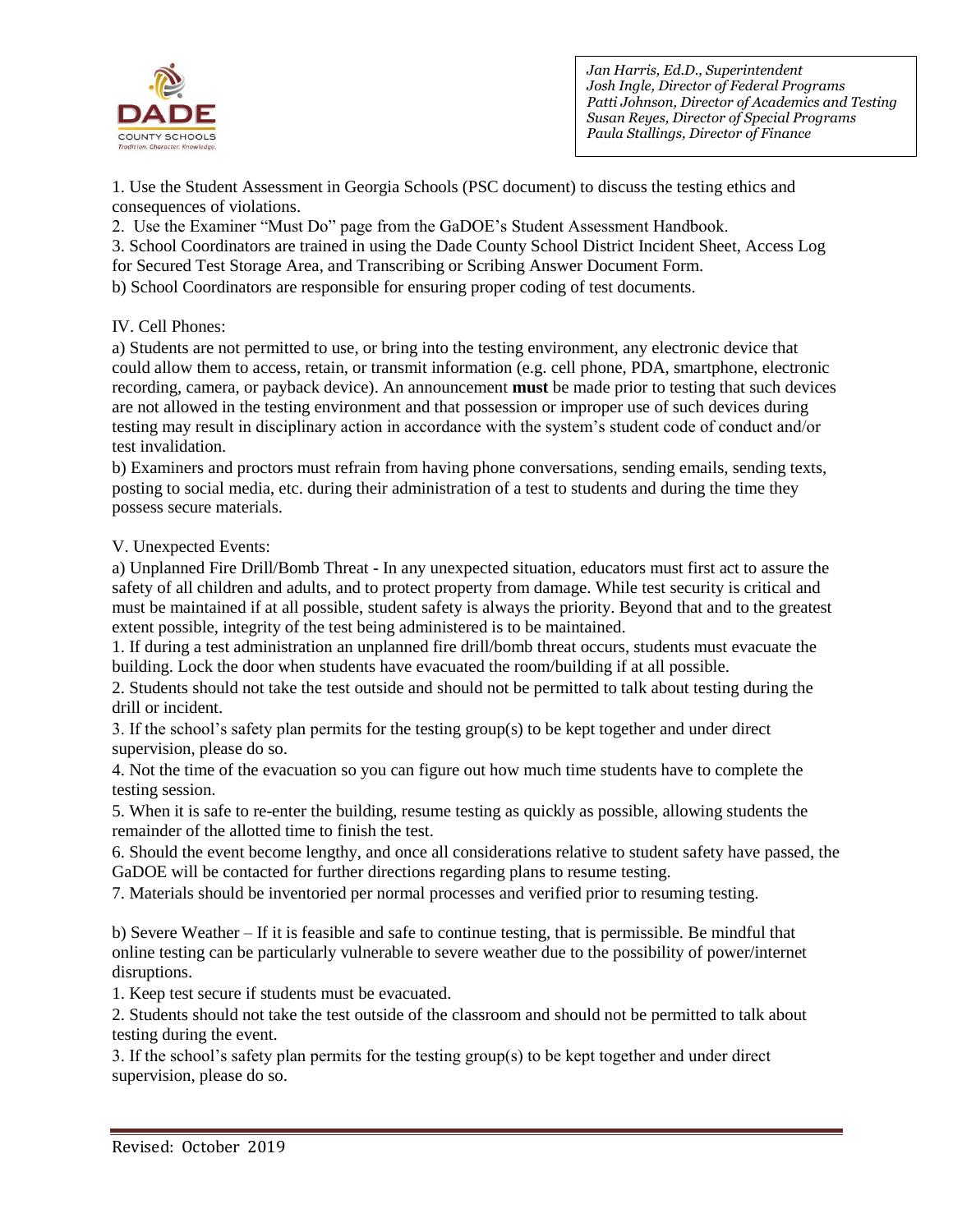

4. Not the time of the evacuation so you can figure out how much time students have to complete the testing session.

5. When it is safe to re-enter the building, resume testing as quickly as possible, allowing students the remainder of the allotted time to finish the test.

6. Should the event become lengthy, and once all considerations relative to student safety have passed, the GaDOE will be contacted for further directions regarding plans to resume testing.

7. Materials should be inventoried per normal processes and verified prior to resuming testing.

c) Power Outage (Pencil/Paper)

1. If it is feasible to continue testing, that is permissible.

2. If not, tests should be kept secure initially within the testing setting. Students should not be permitted to talk about testing during the period during which testing is suspended.

3. Be sure to not the time of the event so that you can figure out how much time students have to complete the testing sessions.

4. When the school can resume testing, do so as quickly as possible, allowing students the remainder of the allotted time to finish the test.

5. Should the event become lengthy, and the school must suspend testing for the remainder of the day, the GaDOE will be contacted for further directions regarding plans to resume testing.

6. Materials should be inventoried per normal processes and verified prior to resuming testing.

d) Power Outage (Online Testing)

1. Please follow all instructions that address loss of connectivity/power in the online testing manuals.

2. It may be necessary to contact the support line for the testing contractor.

3. When the school can resume testing, do so as quickly as possible, allowing students the remainder of the allotted time to finish the test.

4. Should the event become lengthy, and the school must suspend testing for the remainder of the day, the GaDOE will be contacted for further directions regarding plans to resume testing.

e) Student Becoming Ill – each situation must be considered independently.

1. Remove ill student from the testing environment as quickly and quietly as possible.

2. If cleaning is necessary to the extent that it will require the relocation of students, the test examiner must collect secure test materials while students transition to a new setting.

3. Students will be allowed to complete testing once relocation has occurred.

4. If relocation is not possible, remove students from the room while it is being cleaned and secure all testing materials – or pause online testing.

5. Students should be kept under supervision, not allowing them to discuss the test.

6. Resume testing as soon as it is feasible, allowing students the remainder of the testing time.

VI. Medical or Restroom Emergency:

a) Given that the health and dignity of students should never be jeopardized, schools must have a plan in place for students who become ill during test administration.

1. If a health/restroom related need develops that is urgent, a student may be escorted to the restroom/clinic and their materials secured.